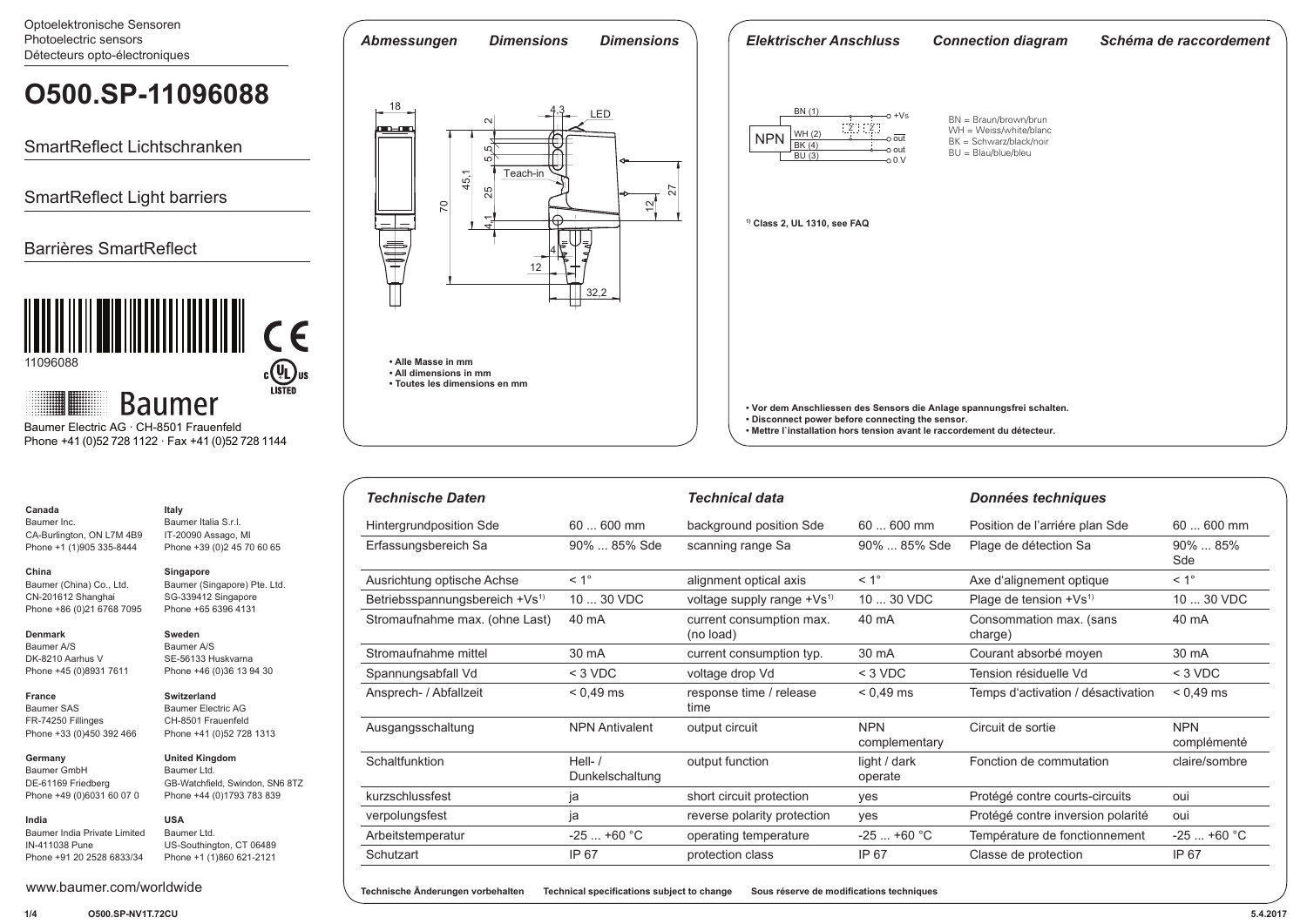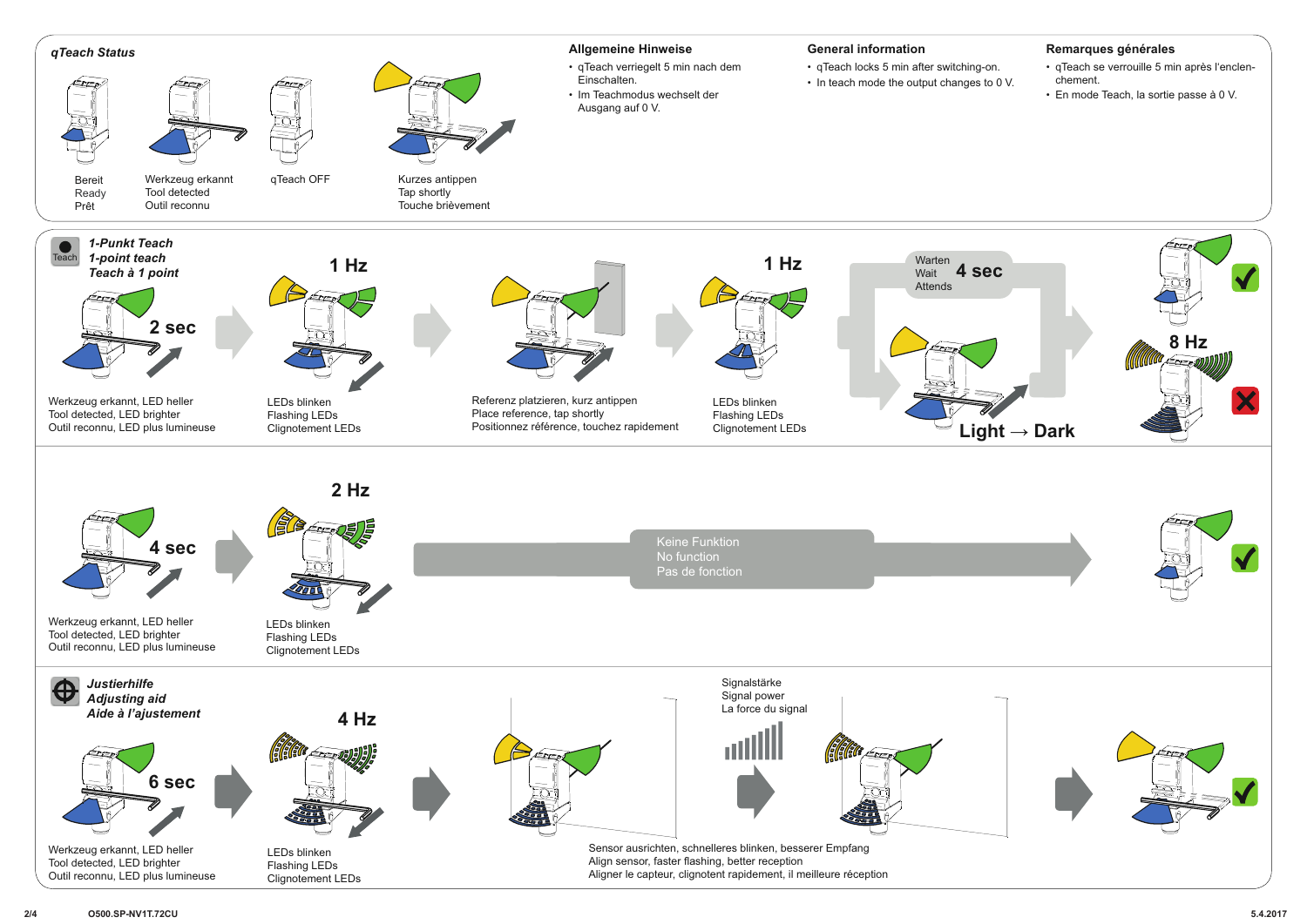# **O500.SP-11096088**